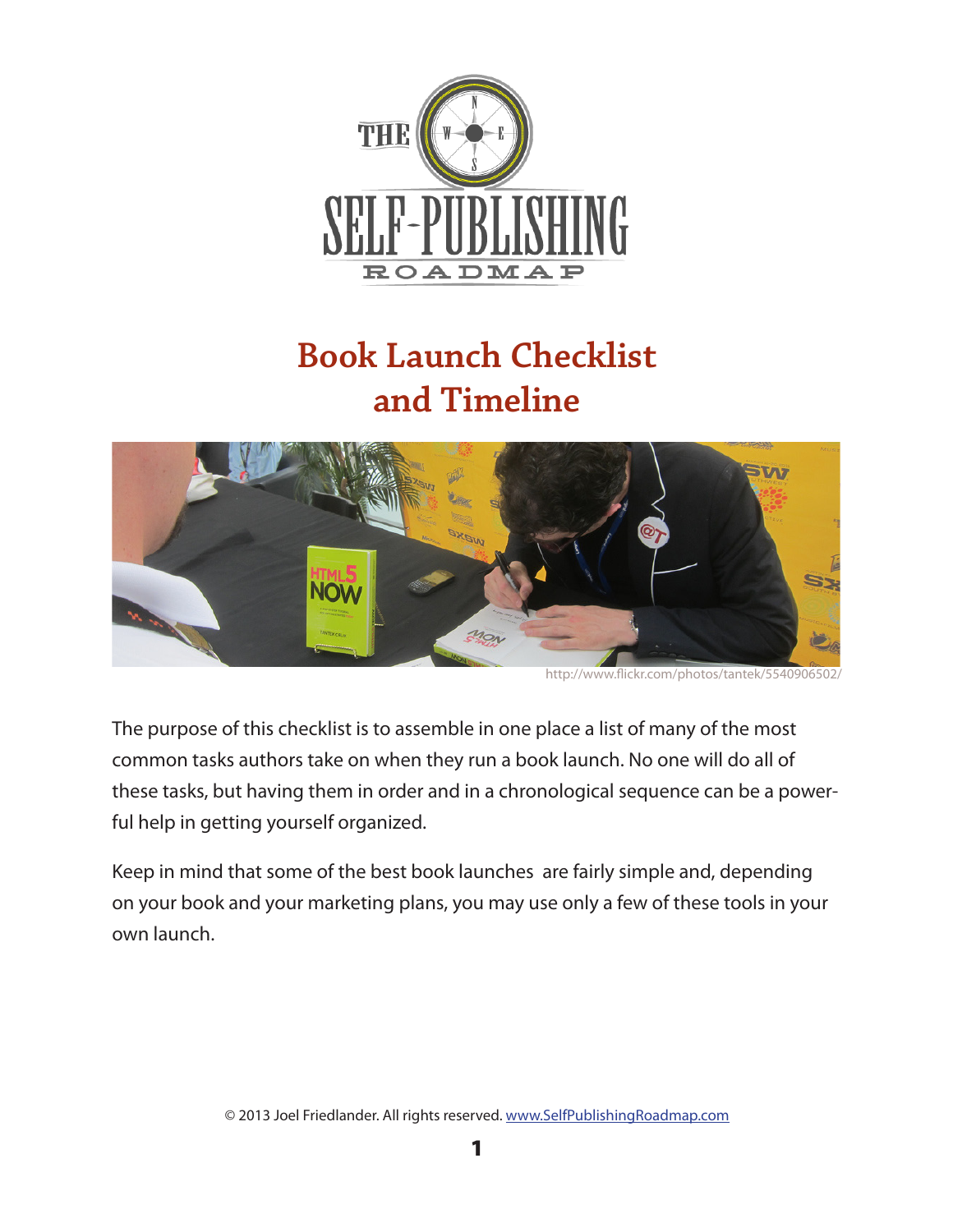

| $\sqrt{ }$ | <b>TASK</b>                         | <b>NOTES</b> |
|------------|-------------------------------------|--------------|
|            |                                     |              |
|            | <b>12-6 MONTHS PRE-PUB</b>          |              |
|            | <b>Create Marketing Plan</b>        |              |
|            | Establish Website/Blog              |              |
|            | Set up social media accounts        |              |
|            | Research similar books              |              |
|            | <b>Start list of media contacts</b> |              |
|            | Start list of potential partners    |              |
|            | Write back cover copy               |              |
|            | Contact venues for launch event     |              |
|            | Ask fans about influencers          |              |
|            |                                     |              |
|            | <b>6-4 MONTHS PRE-PUB</b>           |              |
|            | Create reviewer lists               |              |
|            | Have professional photo taken       |              |
|            | Research potential tie-ins          |              |
|            | Update your author bio              |              |
|            | Write initial press release         |              |
|            | <b>Research distributors</b>        |              |
|            | Brainstorm video trailer            |              |
|            | Create book flyer or one-sheet      |              |
|            | Mail to prepublication reviewers    |              |
|            | Reach out to potential partners     |              |
|            | Query for testimonials              |              |
|            |                                     |              |
|            | <b>3 MONTHS PRE-PUB</b>             |              |
|            | Contact bloggers for tour dates     |              |
|            | Decide about hiring publicist       |              |
|            | Write magazine articles             |              |
|            | Price out giveaways                 |              |
|            | <b>Start planning contests</b>      |              |
|            |                                     |              |
|            |                                     |              |

© 2013 Joel Friedlander. All rights reserved. [www.SelfPublishingRoadmap.com](http://www.thebookdesigner.com/roadmap-early-notice-list-double)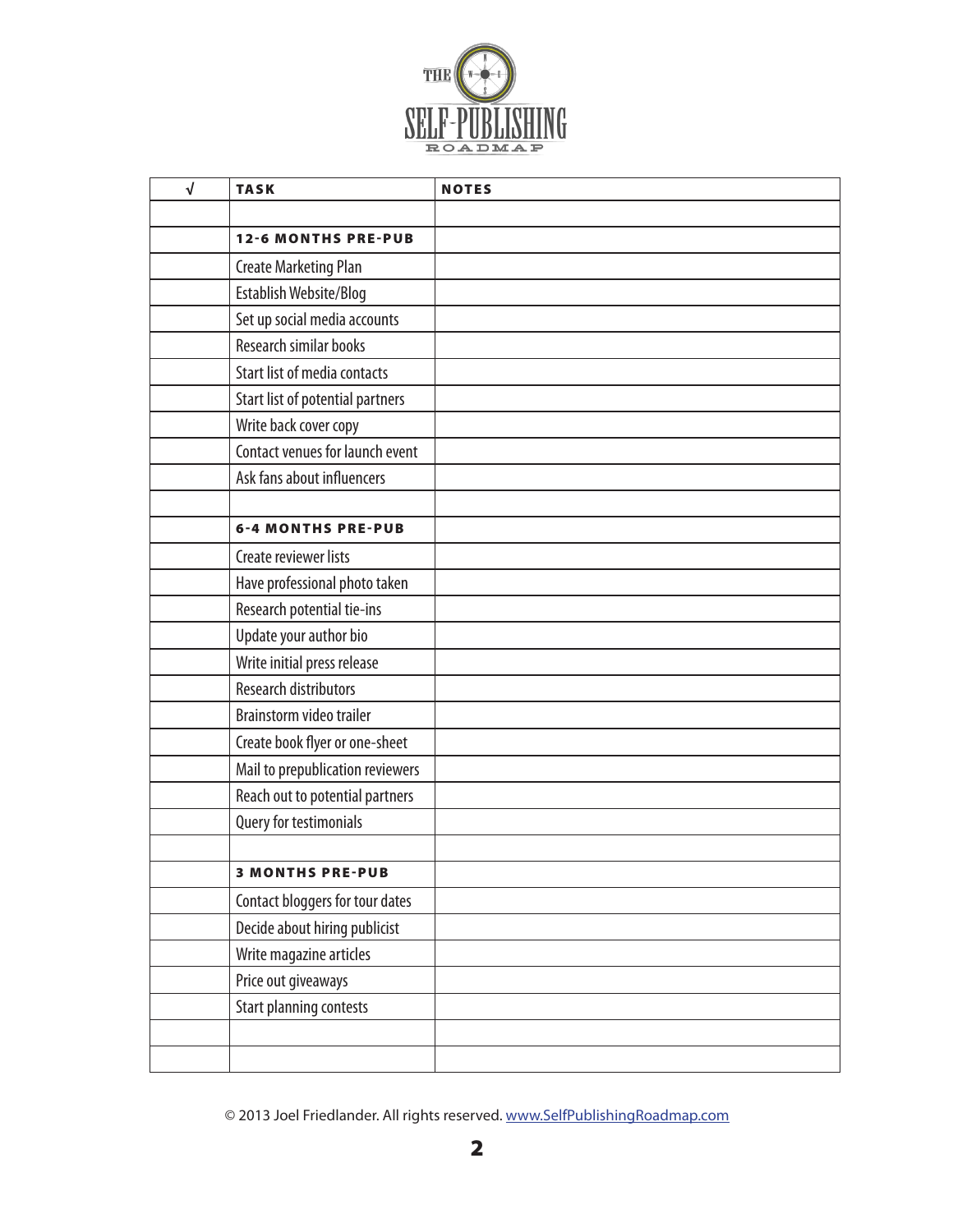

| $\sqrt{ }$ | <b>TASK</b>                       | <b>NOTES</b> |
|------------|-----------------------------------|--------------|
|            |                                   |              |
|            | <b>2 MONTHS PRE-PUB</b>           |              |
|            | Plan email campaign               |              |
|            | Put out a call for reviewers      |              |
|            | Start posting to social media     |              |
|            | Design & order giveaways          |              |
|            | Set up Google alerts              |              |
|            | <b>Start writing guest posts</b>  |              |
|            | Write launch press release        |              |
|            | Post to calendars and local media |              |
|            | Begin booking media interviews    |              |
|            |                                   |              |
|            | <b>1 MONTH PRE-PUB</b>            |              |
|            | Start submitting guest posts      |              |
|            | Post schedule where appropriate   |              |
|            | Send out launch event invitations |              |
|            | Decide on Kindle Select program   |              |
|            | Make sure books are signed off    |              |
|            |                                   |              |
|            | <b>2-3 WEEKS PRE-PUB</b>          |              |
|            | Make sure you look your best      |              |
|            | Confirm blog/book tour details    |              |
|            | Continue email sequence           |              |
|            | Post blog/book tour links to site |              |
|            | Connect with all media contacts   |              |
|            | Confirm book "Buy" buttons        |              |
|            |                                   |              |
|            | <b>LAUNCH DAY</b>                 |              |
|            | Activate social media             |              |
|            | Start blog tour                   |              |
|            | Good luck!                        |              |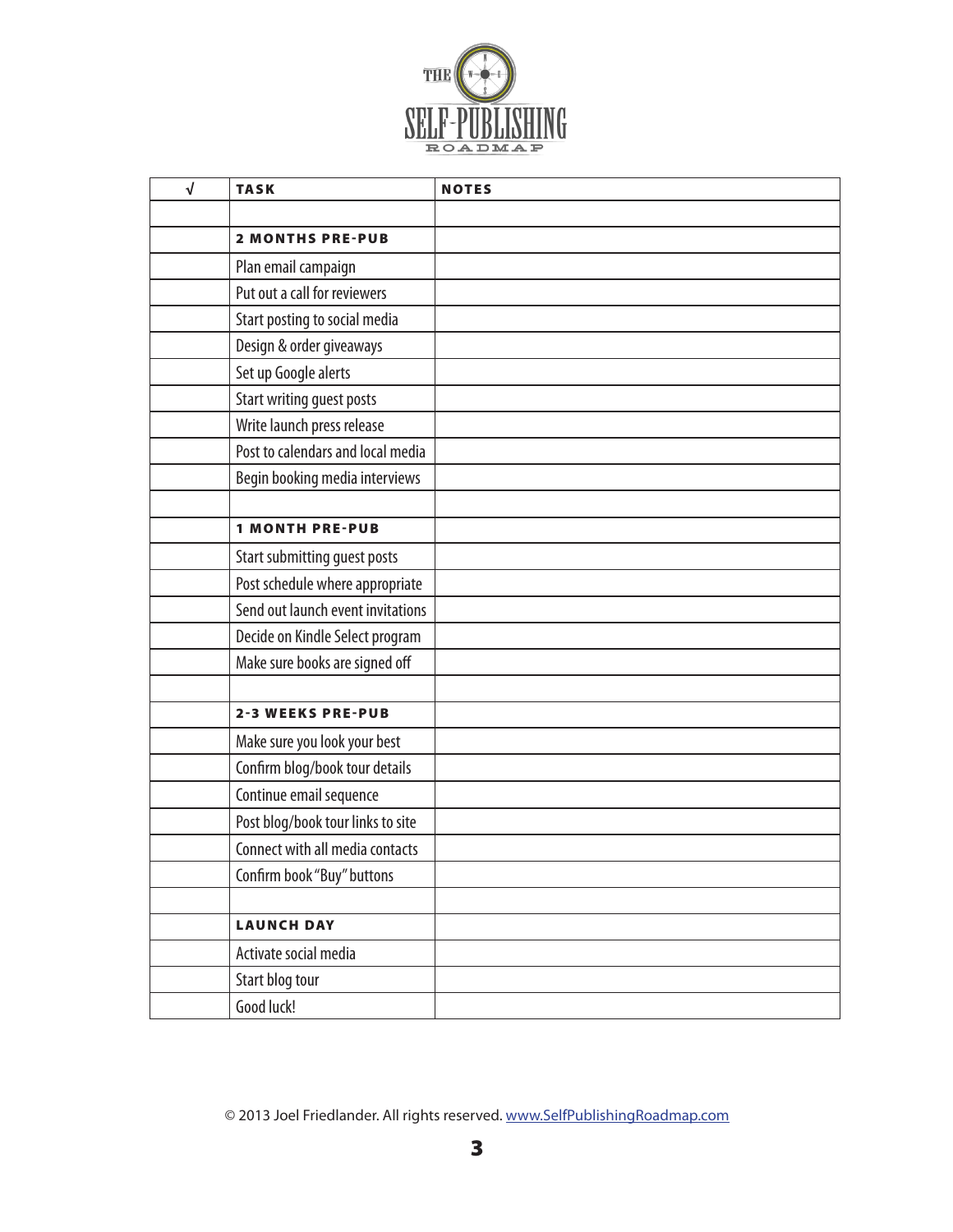

# **Cover Design Checklist**

The purpose of this checklist is to give you a handy way to make sure you haven't missed anything when you get to finishing your book cover.

Keep in mind not every book will have all the elements mentioned in the checklist, so just use what works for your book.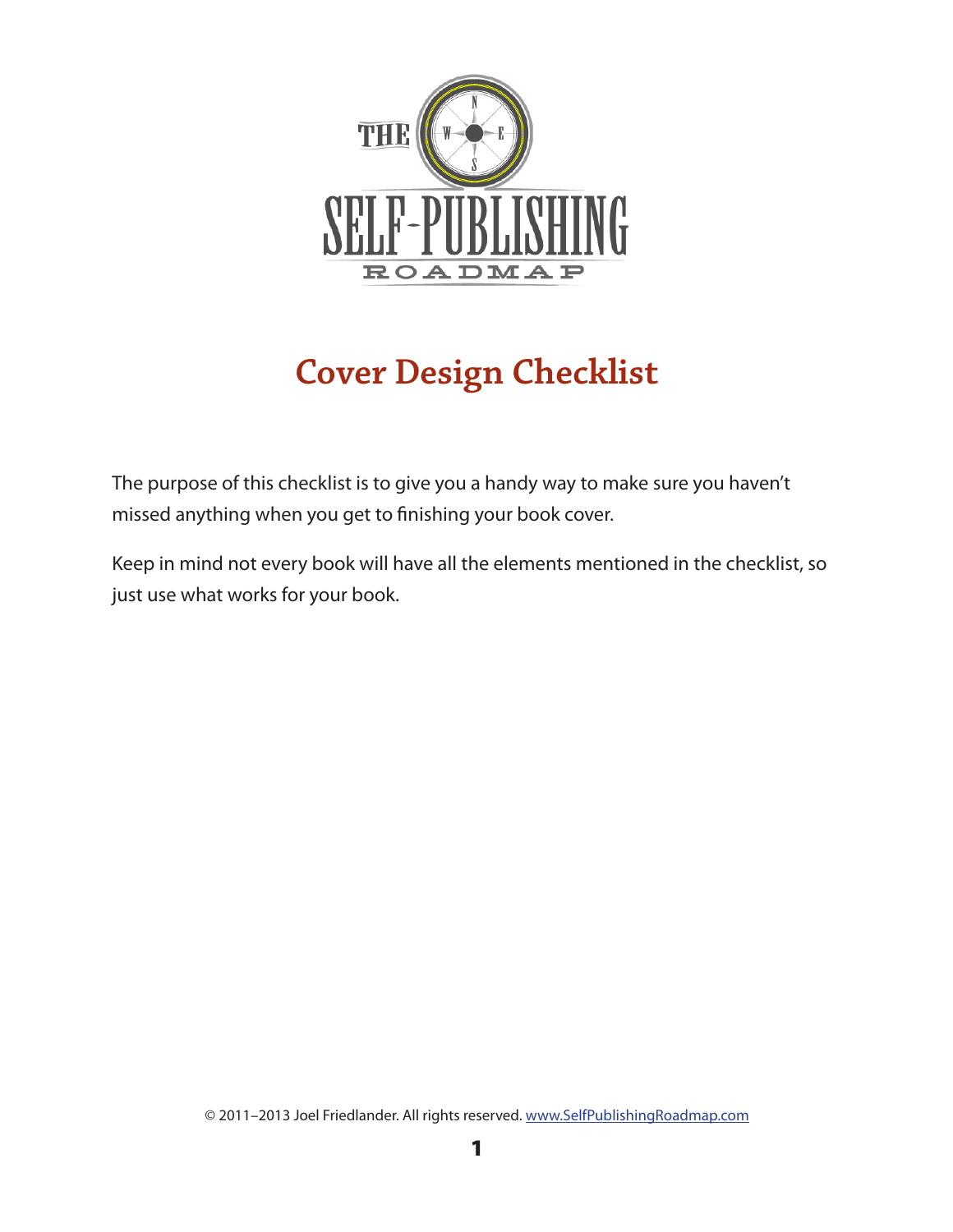

### **Cover Design Checklist**

| $\sqrt{ }$ | <b>FRONT COVER</b>              | <b>NOTES</b> |
|------------|---------------------------------|--------------|
|            | title                           |              |
|            | subtitle                        |              |
|            | tagline                         |              |
|            | author                          |              |
|            | blurb / testimonial             |              |
|            | awards                          |              |
|            | image license                   |              |
|            | series identification           |              |
|            |                                 |              |
|            | <b>SPINE</b>                    |              |
|            | check spine width               |              |
|            | title                           |              |
|            | author                          |              |
|            | publisher logo / name           |              |
|            |                                 |              |
|            | <b>BACK COVER</b>               |              |
|            | category                        |              |
|            | price                           |              |
|            | blurbs / testimonials           |              |
|            | summary paragraph / pitch       |              |
|            | borcode                         |              |
|            | upc code                        |              |
|            | author photo                    |              |
|            | photo credit / rights           |              |
|            | author bio                      |              |
|            | publisher name / website / logo |              |
|            | readable ISBN                   |              |

© 2011–2013 Joel Friedlander. All rights reserved. [www.SelfPublishingRoadmap.com](http://www.thebookdesigner.com/roadmap-early-notice-list-double)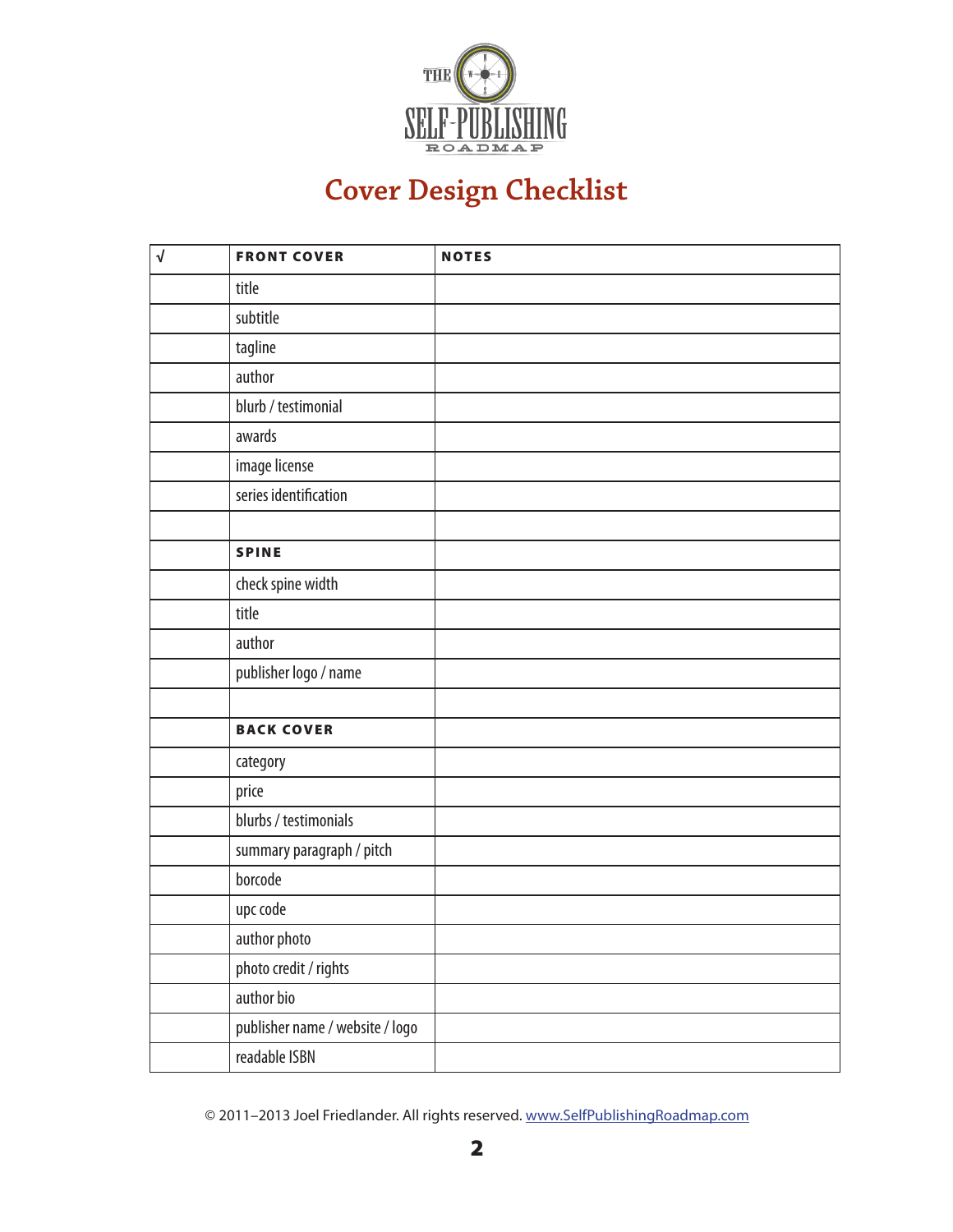#### **Cover Design Checklist (2)**

| $\sqrt{2}$ | <b>OVERALL</b>                     | <b>NOTES</b> |
|------------|------------------------------------|--------------|
|            | check document size                |              |
|            | printer-specified bleed            |              |
|            | fonts can be exported              |              |
|            | images as CMYK (print)             |              |
|            | JPG sized to retailer requirements |              |
|            | keep "safe" areas near trim clear  |              |
|            |                                    |              |
|            | <b>5 MAIN TASKS</b>                |              |
|            | 1. Announce its genre              |              |
|            | 2. Telegraph the tone              |              |
|            | 3. Explain its scope               |              |
|            | 4. Generate excitement             |              |
|            | 5. Establish a market position     |              |
|            |                                    |              |
|            | 3 TOOLS                            |              |
|            | 1. Contrast                        |              |
|            | 2. Focus                           |              |
|            | 3. Positioning                     |              |
|            |                                    |              |
|            | <b>OTHER</b>                       |              |
|            |                                    |              |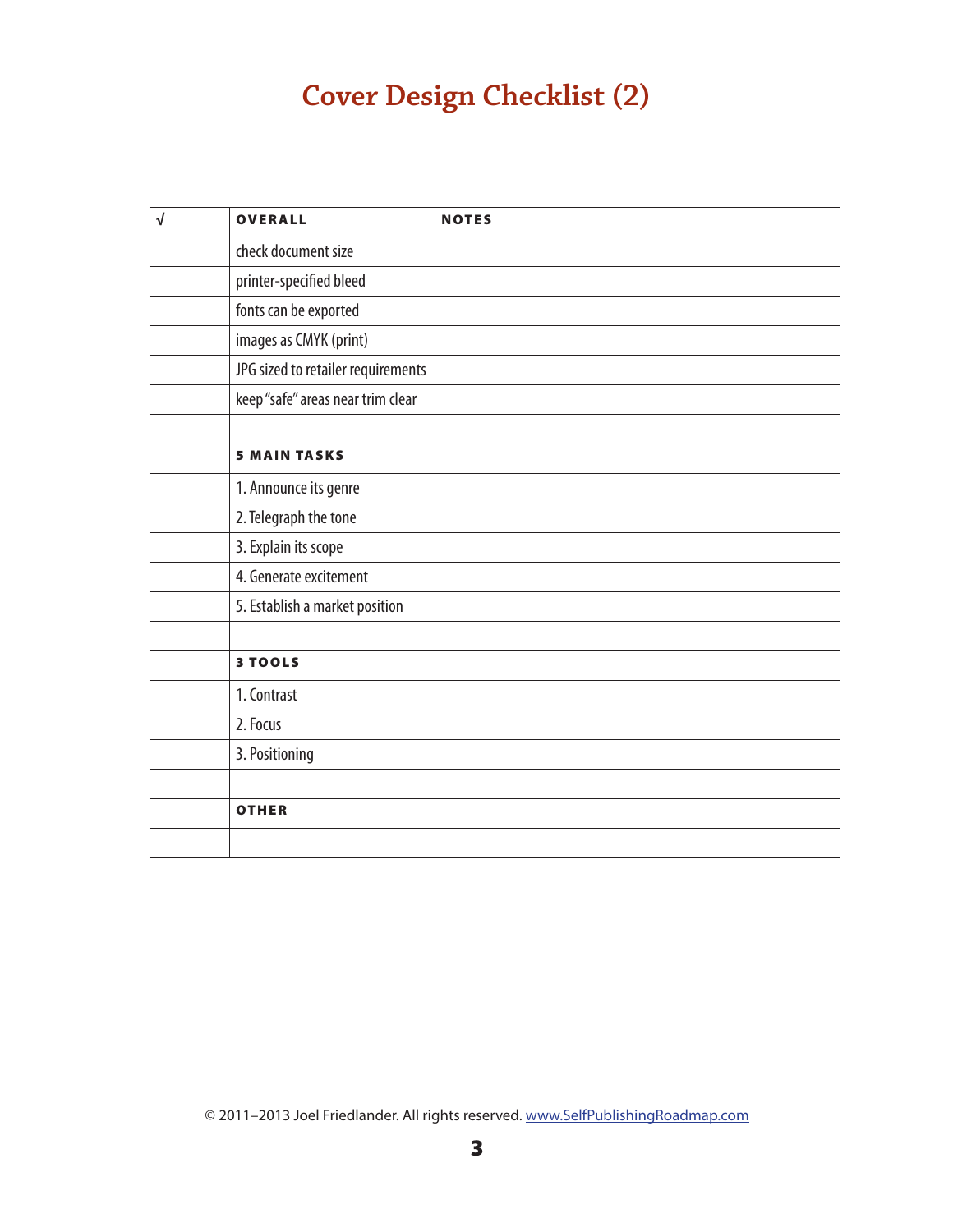

Joel Friedlander's **Self-Publishing Roadmap** is the top online coaching course for writers who want to get serious about self-publishing. It's a comprehensive course delivered in a series of modules that lead participants through the entire publishing process, from beginning to end.

Through video instruction accompanied by downloadable tutorials, checklists, action tasks and supporting material, participants earn what amounts to a "degree" in selfpublishing, ready to take their books straight to market.

Whether you want to do print publishing, use print on demand distribution, or plan to go straight to e-books, this course will explain your options and help you work your way through the sometimes confusing maze that is book publishing today.

There's nothing else like it. If you would like to take your own publishing to the next level, or if you want to finally understand how all the pieces of the publishing puzzle fit together to create great books that people really want to buy, click this link now to make certain you're notified the next time the course is offered.

#### **[Yes, let me know when the Self-Publishing Roadmap will be offered again](http://www.thebookdesigner.com/roadmap-early-notice-list-double).**

"Joel does a spectacular job of creating an overall perspective, combined with the best practices, details, examples, steps, techniques. I appreciated his ability to effectively teach to different experience levels, without overwhelming newcomers or boring experienced types."

—**Roger C. Parker**